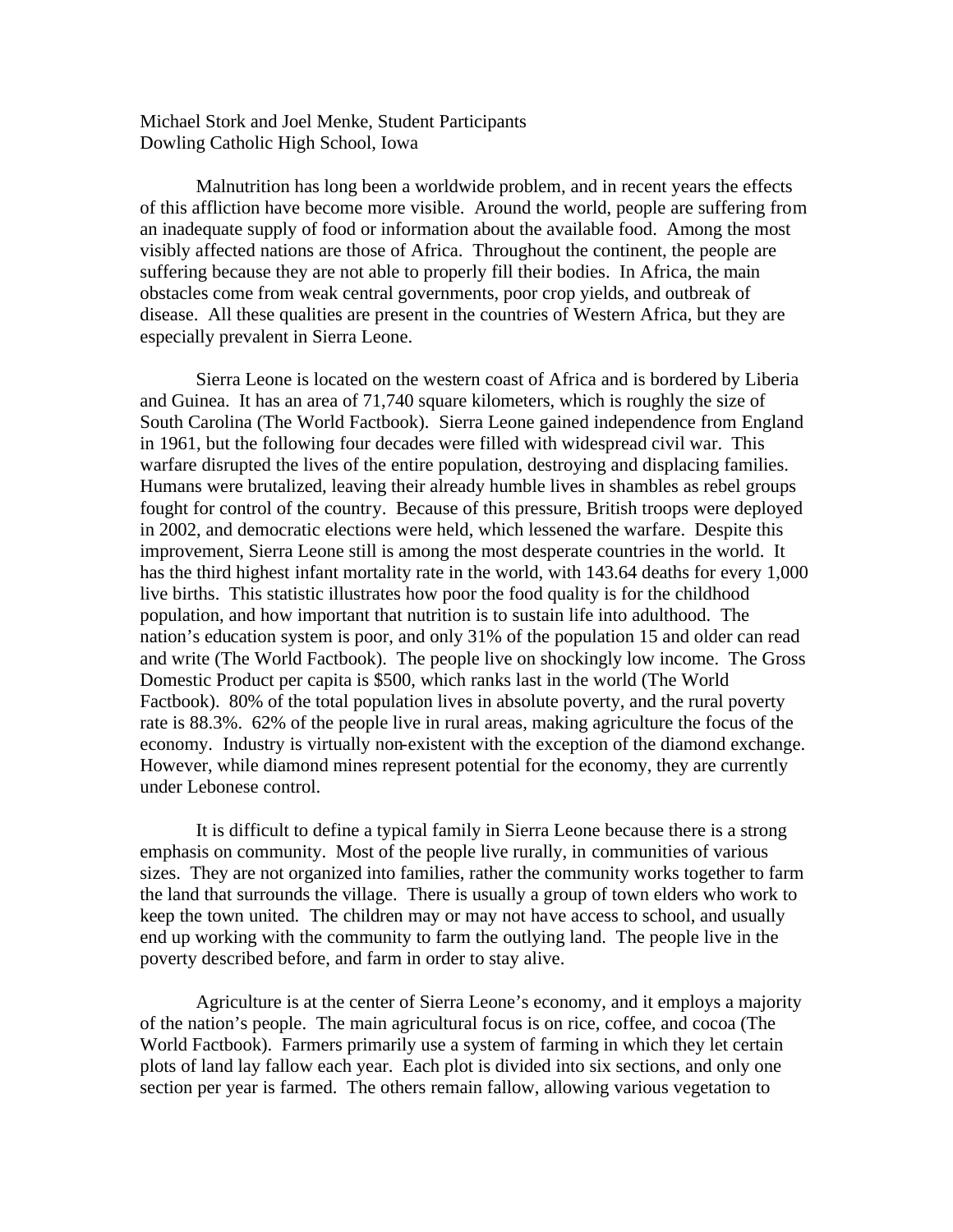grow. As sections circulate, the vegetation is cut down and burned, allowing it to fertilize the land. This system of farming is inefficient, and presents an opportunity for the agricultural system to improve. In addition to the growing habits, the mechanization of farming equipment is non-existent. The farming is done by hand, with primitive tools. The people of Sierra Leone do not have access to the proper means of production, and thus cannot provide for themselves or their families. Their situation is one which cannot solve itself, there must be outside intervention in order to improve.

The needs of the rural communities of Sierra Leone are shocking. Food is limited for the entire population, but is especially lacking at the infant level. After breastfeeding, infants are fed with a type of rice-water mix, which is little more than a watereddown gruel. This does not provide the infant with the necessary minerals for growth, and inhibits the potential of the children. This presents an opportunity for improvement in the area. In order to farm more efficiently, the people of Sierra Leone need access to better tools as well as information about improved farming techniques. The problem with these solutions is that they all require money, which the people don't have and which they can't work to make. Therefore, there must be outside intervention from the United Nations or other international organizations in order to improve the people's situation.

Food production in Sierra Leone is primitive and disorganized, as described in the above paragraph. In addition to these obstacles, Sierra Leone is and has been an unstable country. There is no assurance of safety, and the threat of an oppressive government is never far off. The people have seen the ravages of civil war, and they have had to live with the consequences, both socially and economically. The rebels that tear through the country leave the communities land ravaged, their crops ruined, and the village is disarray. The already insufficient food production plummets even further with the addition of this threat. The recent past of the country shows how severe the obstacles are to improving food production. However, the present gives hope for a improvement. As stated before, British forces were deployed in 2002 in order to set down civil war and to implement democracy in Sierra Leone. It was a successful attempt, and democratic elections were held. This gives hope to the people of Sierra Leone, that there can be safety within their country. Now, the focus must shift to the improvement of nutrition and production, in order to improve the lives of the nation's people. This improvement is most critical in the early stages of a child's life.

A major problem in Sierra Leone is that children at a critical age aren't getting the necessary vitamins and minerals. The weaning process is introduced to the children at around twelve months of age. This is similar to well developed countries, but there is also an early substitution for solid foods. The first solid food and the most popular weaning food is a thin cereal gruel that is called by different names, such as pap, akamu, ogi, or koko. It is most popularly introduced to children when they are three to six months of age. It is usually force-fed with a spoon and bowl, although a few mothers use the more traditional hand-feeding method

After the introduction of solid foods, the child receives types of cereal gruel or other staple foods from the family menu. These foods include yam and rice*,* which may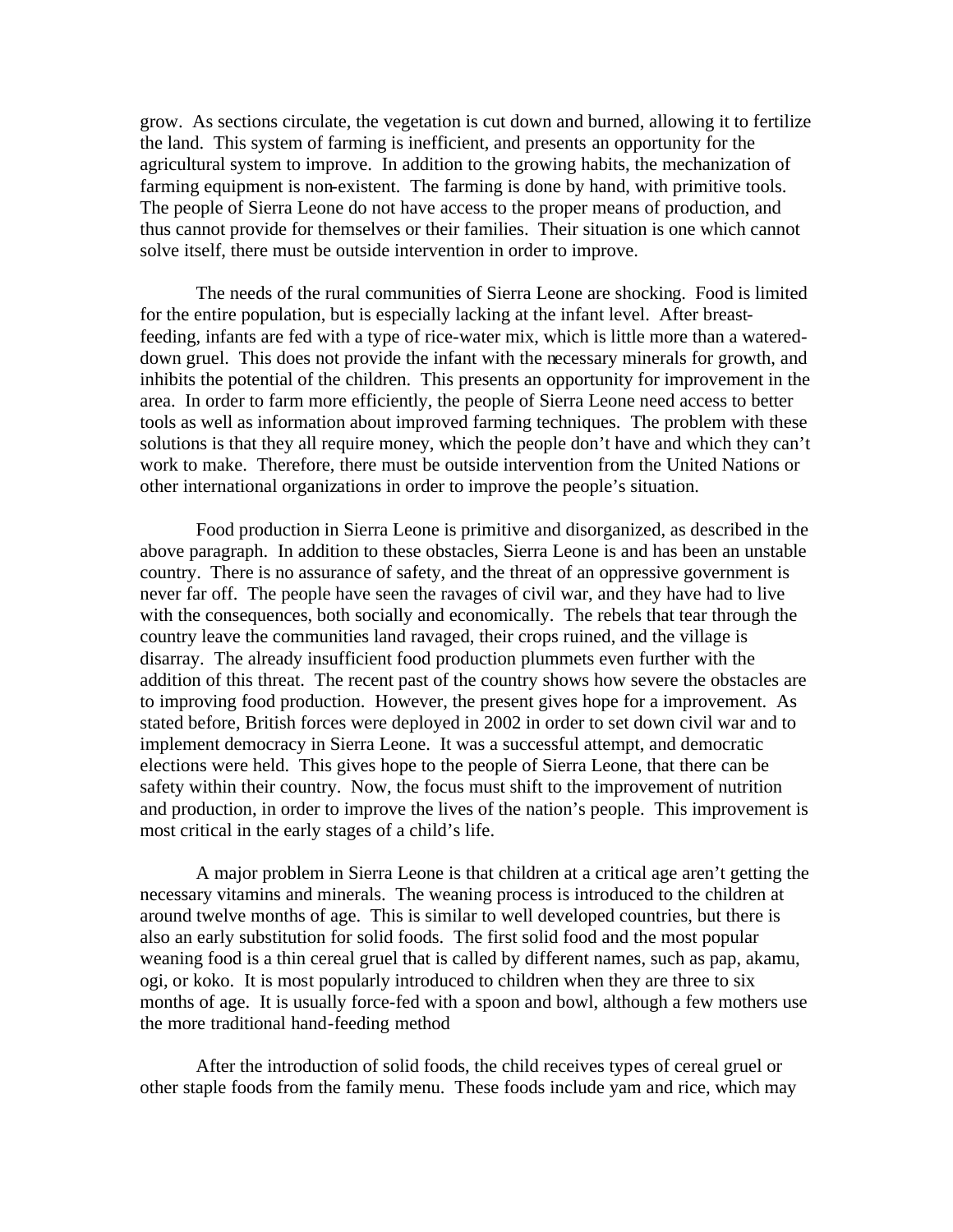be prepared with sauce or in soups. These foods are usually mashed, thinned, or prechewed. As soon as the child is able to chew, he or she is given pieces of food from the family pot. Few infants are fed meat, eggs, or fish products because of the lack of resources. Legumes, a pod plant similar to peas or beans, is seldom used for weaning and is introduced to the diet later on, despite its availability. This is because Legumes causes problems with the digestive system, mainly through diarrhea.

Pap, ogi, or koko is similar to a porridge made from corn and other starchy grains, roots, and tubers. Pap contains only about 0.5% protein and less than 1% fat. It is said that the protein content is too low to support rats. It is high in carbohydrates but lacks other nutrients the child needs to develop properly. Carbohydrates are the main source of energy and are commonly found in potatoes, bread, rice and other starchy foods. The diets of the families which most infants are weaned to are also low in nutritional value. These traditional foods are low in protein, calcium, and other nutrients. These nutrients are lost due to poor processing of the foods. The other problem with the diet is the bulk. For adults and older children, it is possible to get a reasonable protein intake because of the size of their stomach is able to process the amount of food with low nutritional density. On the other hand, for the infants and small children the volume of the traditional diets maybe too large to allow the child to take in all the food necessary to cover his or her energy needs. A baby aged four to six months would need 920 g of corn gruel to meet daily needs of energy (740 kilocalories) and protein (13 g). This is an impossible task, considering the size of an infant's stomach.

The lack of nutrients in the traditional weaning foods and feeding practices causes infant to experience malnutrition, growth retardation, infection, and high mortality rates. Kwashiorkor and Marasmus are two severe conditions that develop with protein deficiency. Kwashiorkor is a form of malnutrition caused by inadequate protein intake despite the presence of fair to good carbohydrate intake. Early symptoms of any type of malnutrition are very general and include fatigue, irritability, and sluggishness. As protein deprivation continues, it causes growth failure, loss of muscle mass, and decreased immunity. Marasmus is basically the same thing but it is not connected directly to protein deficiencies but other minerals as well.

Our suggestion is to provide a dietary supplement through a type of formula. The formula would contain the necessary protein so that they would be off to a healthy start. The mix would come in ready-made pouches or another sealed container. The reason that it wouldn't work if you sent the formula in a powder form and have the tribes or villages add water to it is, they also lack the water quality to produce a supplement that doesn't have negative effects on the health of the infants. As they grow older their immune system grows stronger and is more resistant to the impurities in the water. The formula would improve the health of the infants and also help the bodies grow at a healthy and normal rate. Even if they just mixed it into their diets and didn't just go straight to solid foods during the weaning process, the children would benefit. Hopefully, they would grow up with strong bodies and strong minds. The children would progress through school systems and learn more that before the would be stronger as they become adults, and would become greater assets to the town or village. Soon, after a few